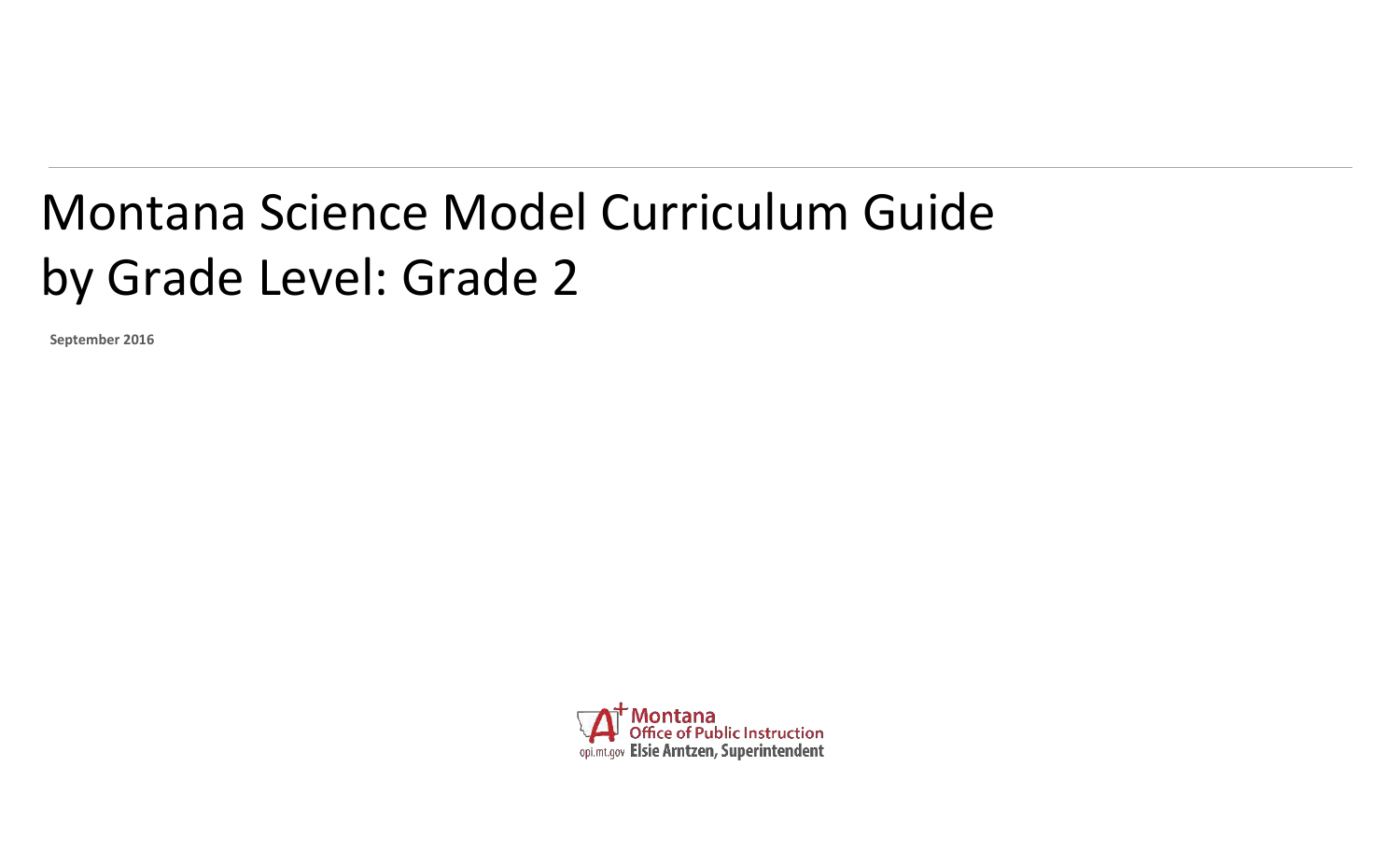## Contents

The OPI is committed to providing reasonable accommodations to people with disabilities. If you need a reasonable accommodation, require an alternate format, or have questions concerning accessibility, contact the OPI ADA Coordinator, 406-444-3161, opiada@mt.gov, TTY 406-444-0235.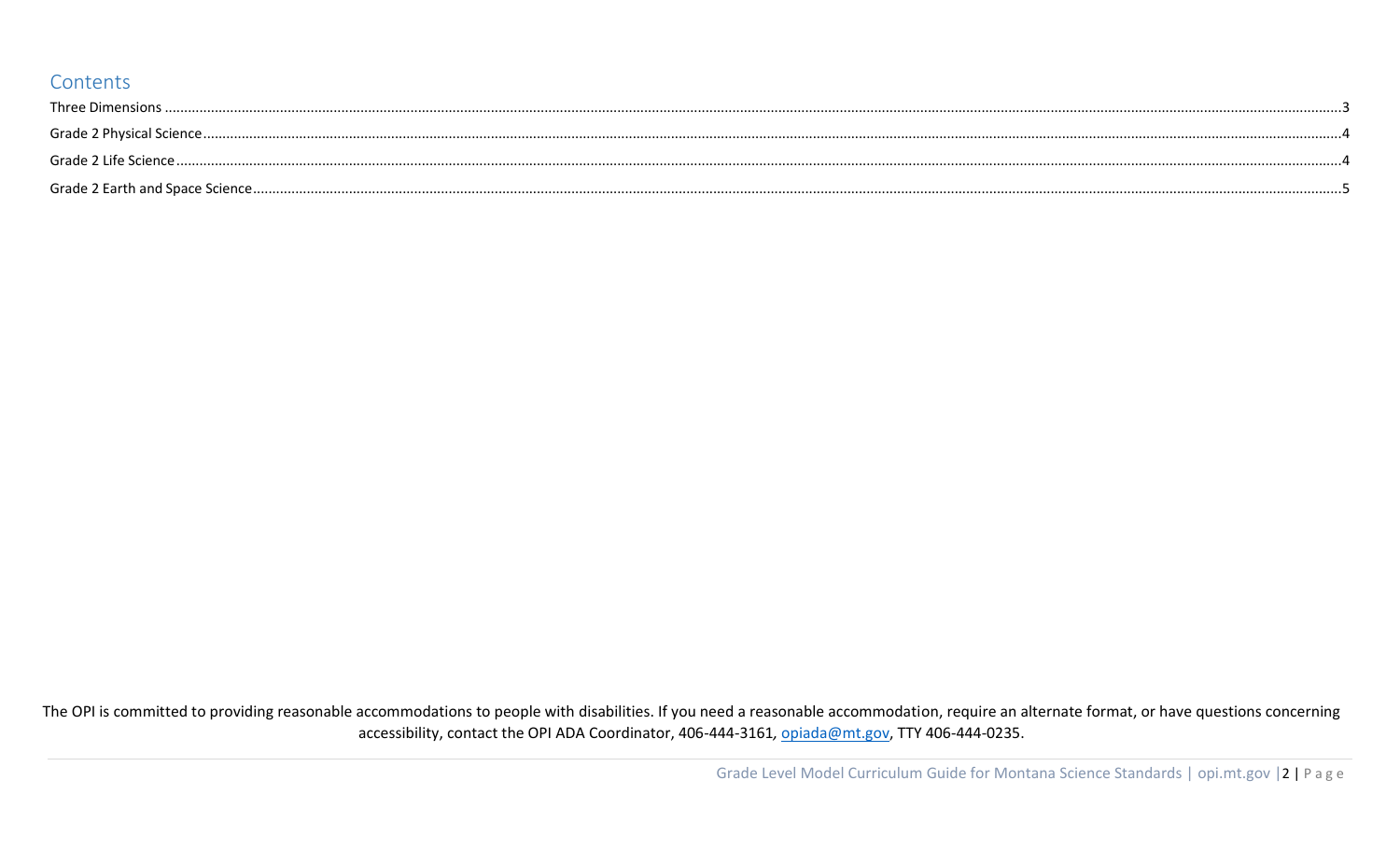<span id="page-2-0"></span>

| <b>Resources</b>                                                                                                                                                                                                                                                                                                                                                                                                                                                                                                                                                                                                                                                                                                     | <b>Three Dimensions</b>                                                                                                                                                                                                                                                                                                                                                                                                                                                                                                                                                                                                                                                                                                                                                                                                      |                                                                                                                                                                                                                                                                                                                                                                                                                                                                                                                                                                                                                                                                                                                                                                                                                                                                                                                                                                                                                                           |                                                                                                                                                                                                                                                                                                                                                                                                    |  |
|----------------------------------------------------------------------------------------------------------------------------------------------------------------------------------------------------------------------------------------------------------------------------------------------------------------------------------------------------------------------------------------------------------------------------------------------------------------------------------------------------------------------------------------------------------------------------------------------------------------------------------------------------------------------------------------------------------------------|------------------------------------------------------------------------------------------------------------------------------------------------------------------------------------------------------------------------------------------------------------------------------------------------------------------------------------------------------------------------------------------------------------------------------------------------------------------------------------------------------------------------------------------------------------------------------------------------------------------------------------------------------------------------------------------------------------------------------------------------------------------------------------------------------------------------------|-------------------------------------------------------------------------------------------------------------------------------------------------------------------------------------------------------------------------------------------------------------------------------------------------------------------------------------------------------------------------------------------------------------------------------------------------------------------------------------------------------------------------------------------------------------------------------------------------------------------------------------------------------------------------------------------------------------------------------------------------------------------------------------------------------------------------------------------------------------------------------------------------------------------------------------------------------------------------------------------------------------------------------------------|----------------------------------------------------------------------------------------------------------------------------------------------------------------------------------------------------------------------------------------------------------------------------------------------------------------------------------------------------------------------------------------------------|--|
| Paul Anderson Videos: Details on each component of the standards<br>Next Generation Science Standards (NGSS) at National Science Teachers Association (NSTA)<br>Hub: Detailed explanations of the three dimensions, videos of what it looks like in the                                                                                                                                                                                                                                                                                                                                                                                                                                                              | Disciplinary Core Ideas (DCI's)<br>Disciplinary core ideas have the power to<br>focus K-12 science curriculum, instruction and<br>assessments on the most important aspects of<br>science. To be considered core, the ideas<br>should meet at least two of the following                                                                                                                                                                                                                                                                                                                                                                                                                                                                                                                                                     | Science and Engineering Practices (SEP's)<br>The practices describe behaviors that scientists<br>engage in as they investigate and build models<br>and theories about the natural world and the key<br>set of engineering practices that engineers use as<br>they design and build models and systems. The                                                                                                                                                                                                                                                                                                                                                                                                                                                                                                                                                                                                                                                                                                                                | Crosscutting Concepts (CCC's)<br>Crosscutting concepts have application across all<br>domains of science. As such, they are a way of<br>linking the different domains of science. They<br>include: Patterns, similarity, and diversity; Cause<br>and effect; Scale, proportion and quantity;                                                                                                       |  |
| classroom, curriculum guidance, and classroom resources<br>Evidence Statements: Observations of what students should know and be able to do when they<br>perform the standard. Helpful for formative and summative assessments<br>The Framework: The framework for Montana Science Standards and for the Next Generation<br>Science Standards<br>NGSS Storylines: These storylines explain questions that students should investigating and how by<br>grade level; they paint the big picture of the big ideas<br>STEM Teacher Tools: This site has every resource necessary to implement the new standards<br>Read more about the three dimensions in the NRC Framework online here (NGSS for States, By<br>States) | criteria and ideally all four:<br>Have broad importance across<br>$\bullet$<br>multiple sciences or engineering<br>disciplines or be a key<br>organizing concept of a single discipline;<br>Provide a key tool for understanding<br>$\bullet$<br>or investigating more complex ideas<br>and solving problems;<br>Relate to the interests and life<br>$\bullet$<br>experiences of students or be connected<br>to societal or personal concerns that<br>require scientific or technological<br>knowledge;<br>Be teachable and learnable over multiple<br>$\bullet$<br>grades at increasing levels of depth and<br>sophistication.<br>Disciplinary ideas are grouped in four domains:<br>the physical sciences; the life sciences; the earth<br>and space sciences; and engineering, technology<br>and applications of science. | National Research Council (NRC) uses the term<br>practices instead of a term like "skills" to<br>emphasize that engaging in scientific investigation<br>requires not only skill but also knowledge that is<br>specific to each practice. Part of the NRC's intent<br>is to better explain and extend what is meant by<br>"inquiry" in science and the range of cognitive,<br>social, and physical practices that it requires.<br>Although engineering design is similar to scientific<br>inquiry, there are significant differences. For<br>example, scientific inquiry involves the<br>formulation of a question that can be answered<br>through investigation, while engineering design<br>involves the formulation of a problem that can be<br>solved through design. Strengthening the<br>engineering aspects of the Next Generation<br>Science Standards will clarify for students the<br>relevance of science, technology, engineering and<br>mathematics (the four STEM fields) to everyday<br>life. (NGSS for States, By States). | Systems and system models; Energy and matter;<br>Structure and function; Stability and change. The<br>Framework emphasizes that these concepts<br>need to be made explicit for students because<br>they provide an organizational schema for<br>interrelating knowledge from various science<br>fields into a coherent and scientifically-based<br>view of the world. (NGSS for States, By States) |  |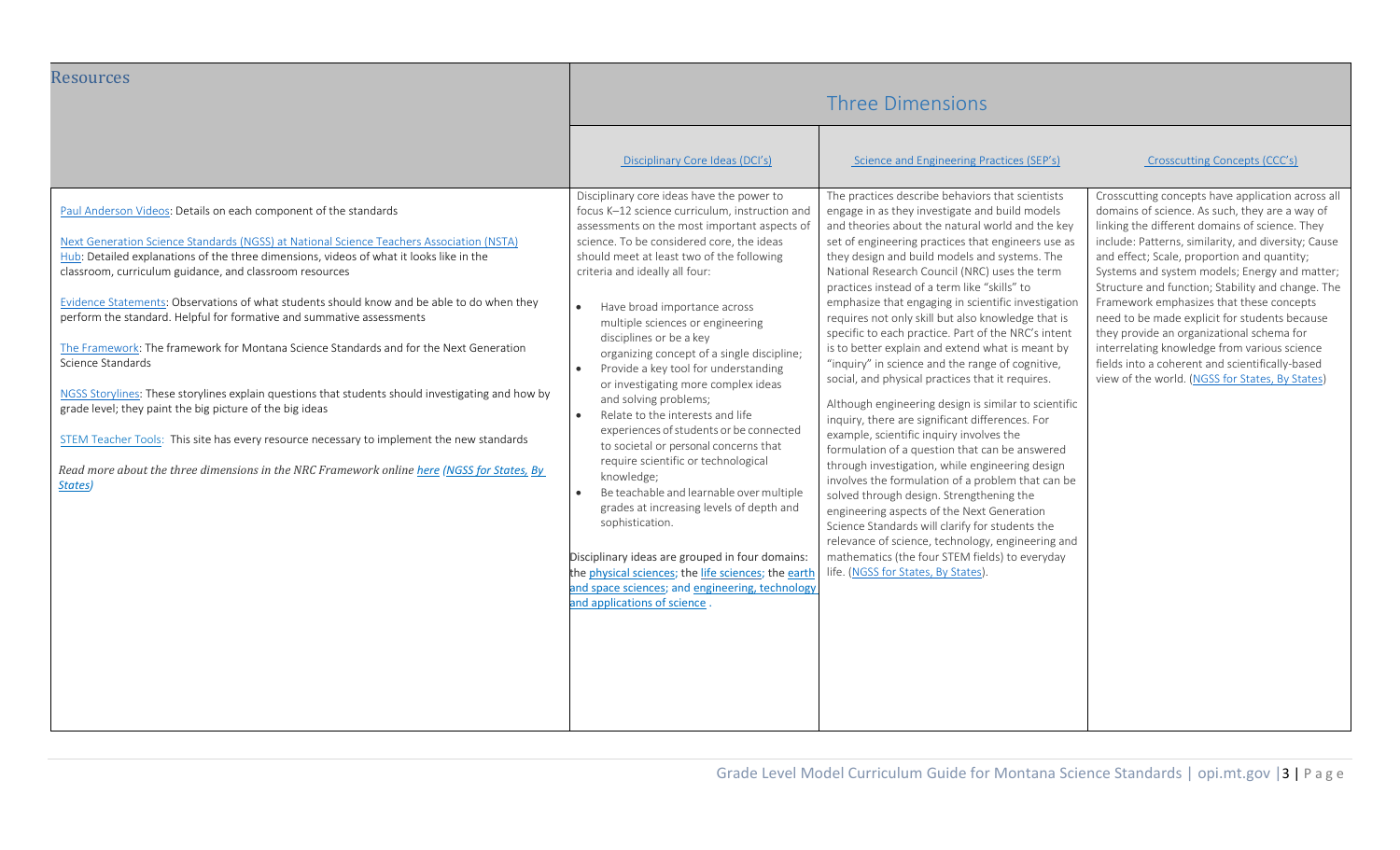## Grade 2 Physical Science

<span id="page-3-1"></span> $\Delta \sim 1$ 

<span id="page-3-0"></span>

| Montana Standard<br>Students must know and be able to:                                                                                                                           | Disciplinary Core Ideas (DCI's) | Science and Engineering Practices (SEP's)         | Crosscutting Concepts (CCC's) |  |  |  |
|----------------------------------------------------------------------------------------------------------------------------------------------------------------------------------|---------------------------------|---------------------------------------------------|-------------------------------|--|--|--|
| plan and conduct an investigation to describe and classify various materials by their observable<br>properties 2-PS1-1. NGSS Identifier                                          | PS1.A                           | Planning and carrying out investigations          | Patterns                      |  |  |  |
| conduct an investigation and analyze data to determine which materials have the properties best<br>suited for an intended purpose 2-PS1-2. NGSS Identifier                       | PS1.A                           | Analyzing and interpreting data                   | Cause and effect              |  |  |  |
| make observations to construct an evidence-based claim of how an object made of a small set<br>of pieces can be disassembled and made into a new object 2-PS1-3. NGSS Identifier | PS1.A                           | Constructing explanations and designing solutions | <b>Energy and Matter</b>      |  |  |  |
| construct an argument with evidence that some changes caused by heating or cooling can be<br>reversed and some cannot 2-PS1-4. NGSS Identifier                                   | PS1-B                           | Engaging in argument from evidence                | Cause and effect              |  |  |  |
| Grade 2 Life Science                                                                                                                                                             |                                 |                                                   |                               |  |  |  |
| Montana Standard<br>Students must know and be able to:                                                                                                                           | Disciplinary Core Ideas (DCI's) | Science and Engineering Practices (SEP's)         | Crosscutting Concepts (CCC's) |  |  |  |
| plan and conduct a cause and effect investigation to determine whether plants need sunlight<br>and water to grow 2-LS2-1. NGSS Identifier                                        | LS <sub>2</sub> .A              | Planning and carrying out investigations          | Cause and effect              |  |  |  |